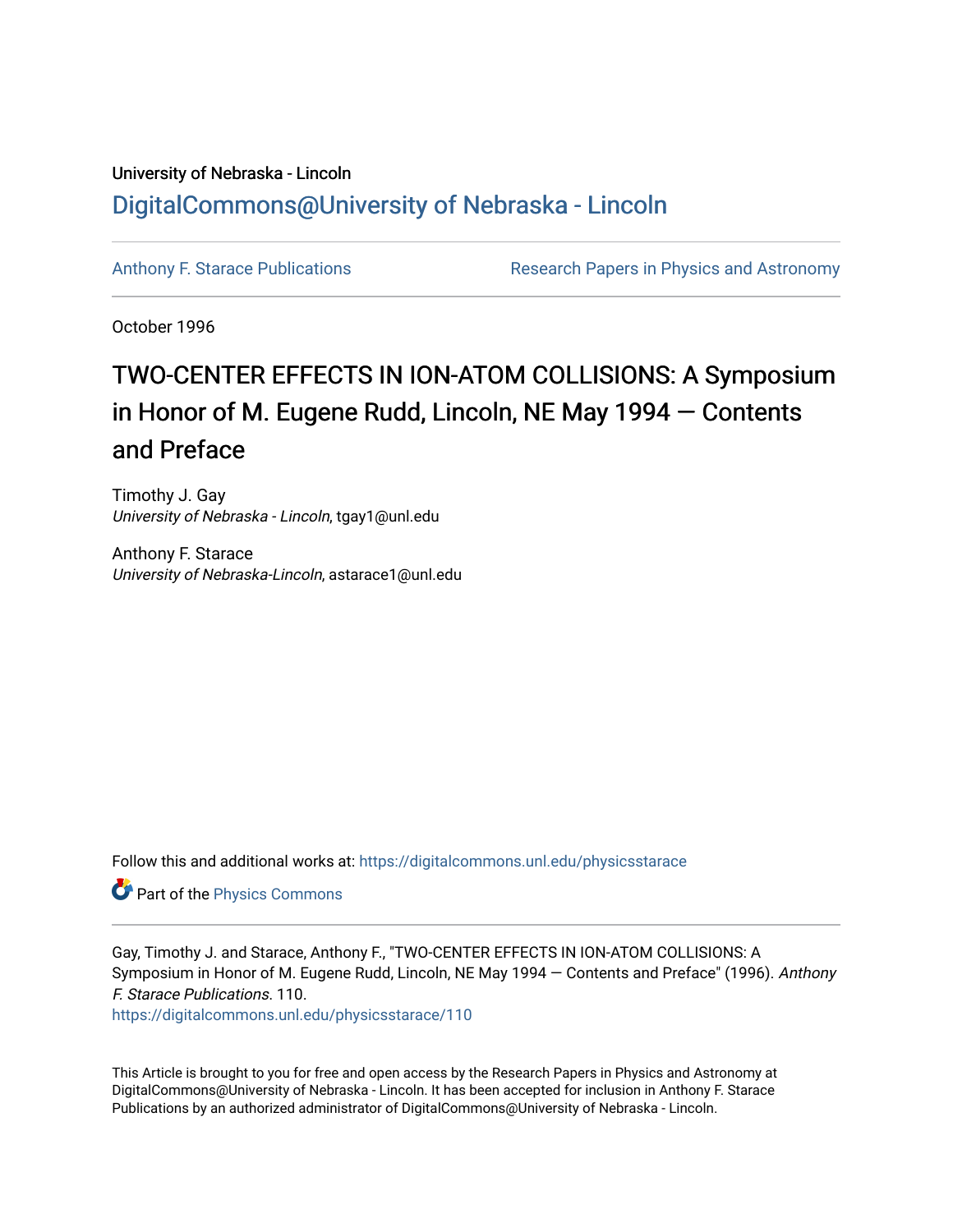# -<br>-<br>-<br>- - - -WO-CENTER EFFECTS IN ION-ATOM COLLISIONS

A Symposium in Honor of M. Eugene Rudd

Lincoln, NE May 1994

EDITORS Timothy J. Gay Anthony F. Starace University of Nebraska



**American Institute of Physics** 

**AIP CONFERENCE PROCEEDINGS 362** 

**Woodbury, New York**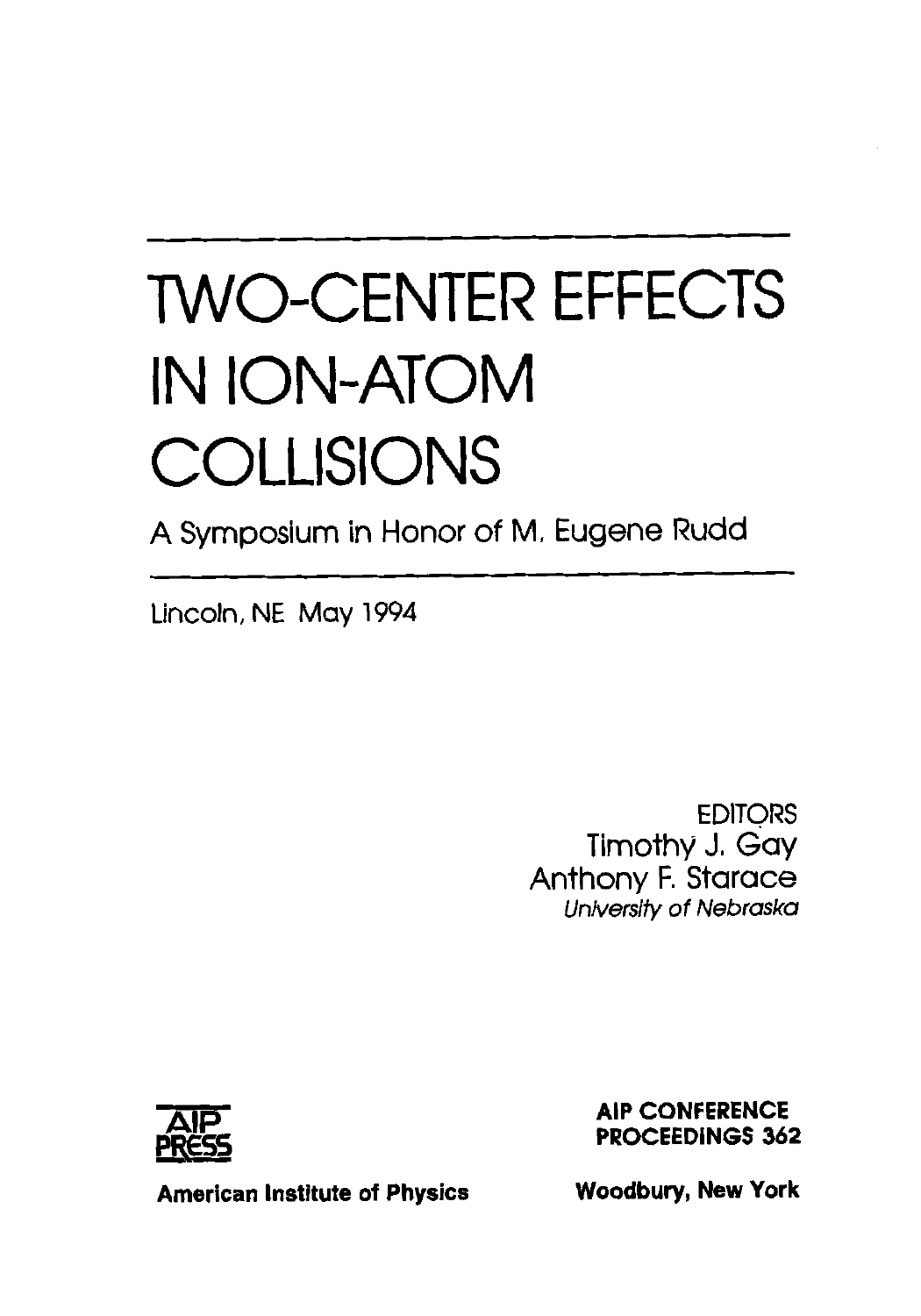Authorization to photocopy items for internal or personal use, beyond the free copying permitted under the 1978 U.S. Copyright Law **(see** statement below), is granted by **the** American Institute of Physics for users registered with the Copyright Clearance Center (CCC) Transactional Reporting Service, provided that the base fee of \$6.00 per copy is paid directly to CCC, 222 Rosewood Drive, Danvers, MA 01923. For those organizations that have been granted a photocopy license by CCC. a separate system of payment has been arranged. The fee code for users of the Transactional Reporting Service is: 1-56396-342-61 95 1\$6.00.

@ 19% American Institute of Physics

Individual readers of this volume and nonprofit libraries, acting for them. are permitted to make fair use of the material in it, such as copying an article for use in teaching or research. Permission is granted to quote from this volume in scientific work with the customary acknowledgment of the source. To reprint a figure, table, or other excerpt requires the consent of one of the original authors and notification to AIP. Republication or systematic or multiple reproduction of any material in this volume is permitted only under license from AIP. Address inquiries to Office of Rights and Permissions. 500 Sunnyside Boulevard. Woodbury, NY 11797-2999, phone 516-576-2268; fax: 516-576-2499, e-mail: rights@aip.org.

L.C. Catalog Card No. 96-83379 ISBN 1-56396-342-6 DOE CONF- 9405351

Printed in **the** United States of America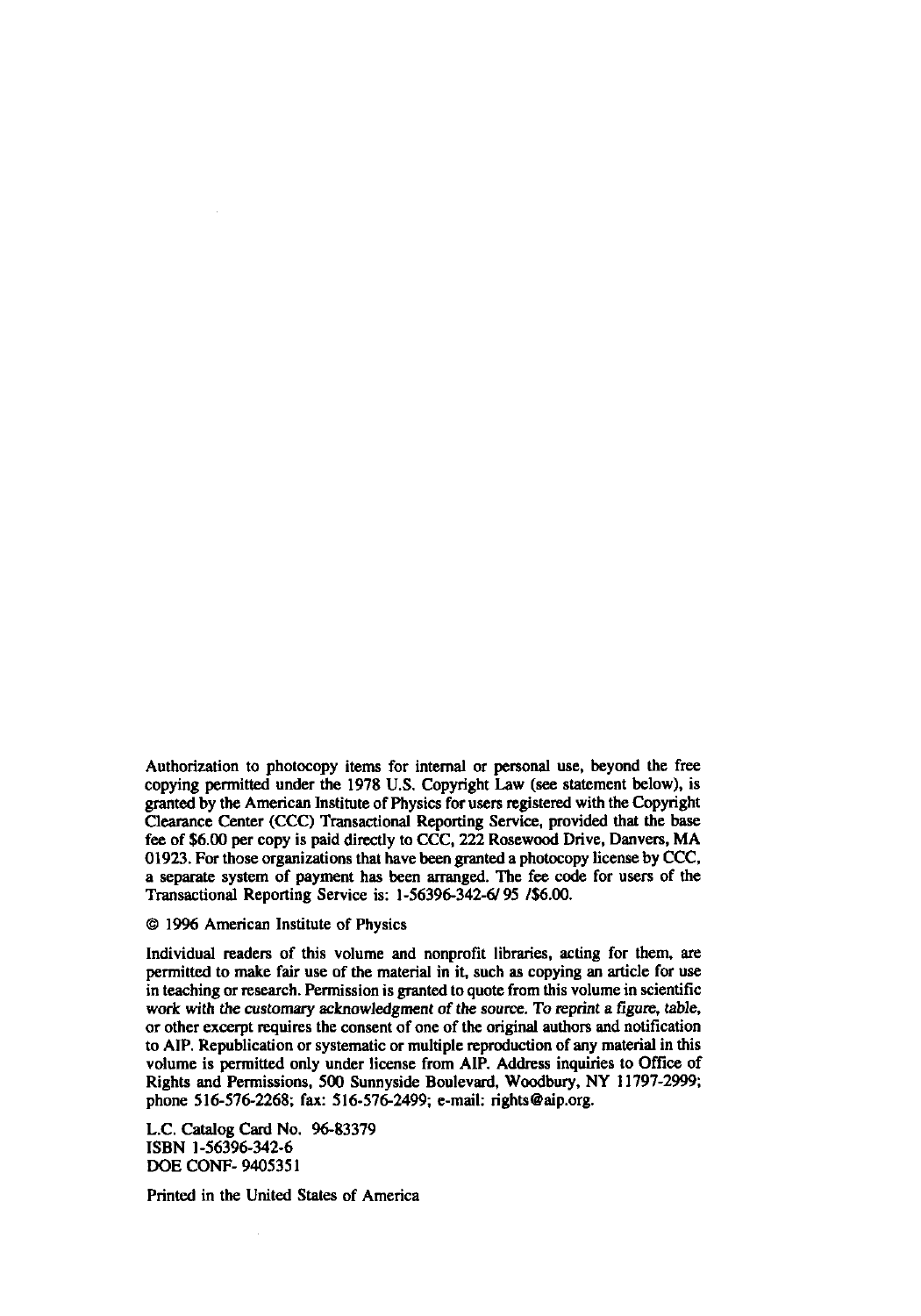#### **CONTENTS**

#### **INVITED PAPERS**

#### **1. SADDLE-POINT ELECTRONS**

| S. Yu. Ovchinnikov, J. H. Macek, and S. V. Passovets                         |  |
|------------------------------------------------------------------------------|--|
|                                                                              |  |
| T. J. Gay                                                                    |  |
| Saddle Electron Emission from Ion-Atom Collisions at Intermediate            |  |
|                                                                              |  |
| S. G. Suárez                                                                 |  |
| Saddle Point Electrons in Slow Ion-Atom Collisions 41                        |  |
| M. Pieksma, S. Yu. Ovchinnikov, J. van Eck, W. B. Westerveld, and A. Niehaus |  |

#### **II. TARGET AND PROJECTILE ELECTRON INTERACTIONS**

| Target and Projectile Ionization in Ion-Atom Collisions:                      |  |
|-------------------------------------------------------------------------------|--|
|                                                                               |  |
| S. T. Manson                                                                  |  |
| Two-Center Effects in Electron Spectra from Ion-Atom Collisions  69           |  |
| P. Richard                                                                    |  |
| Two-Center Effects in the Ejected-Electron Spectra in Ion-Atom Collisions  84 |  |
| D. R. Schultz, C. O. Reinhold, and R. E. Olson                                |  |
| Passive and Active Electrons in the Electron Loss Process  103                |  |
| E. C. Montenegro and W. E. Meyerhof                                           |  |

#### **111. HIGHLY-CHARGED PROJECIILES AND TWO-CENTER DESCRIPTIONS**

| Classical-Quantum Correspondence for Ionization in Fast |  |
|---------------------------------------------------------|--|
|                                                         |  |
| J. Burgdörfer and C. O. Reinhold                        |  |
| Close-Coupling Methods: A Critical Evaluation  135      |  |
| C. D. Lin                                               |  |
|                                                         |  |
| R. D. Rivarola, P. D. Fainstein, and V. H. Ponce        |  |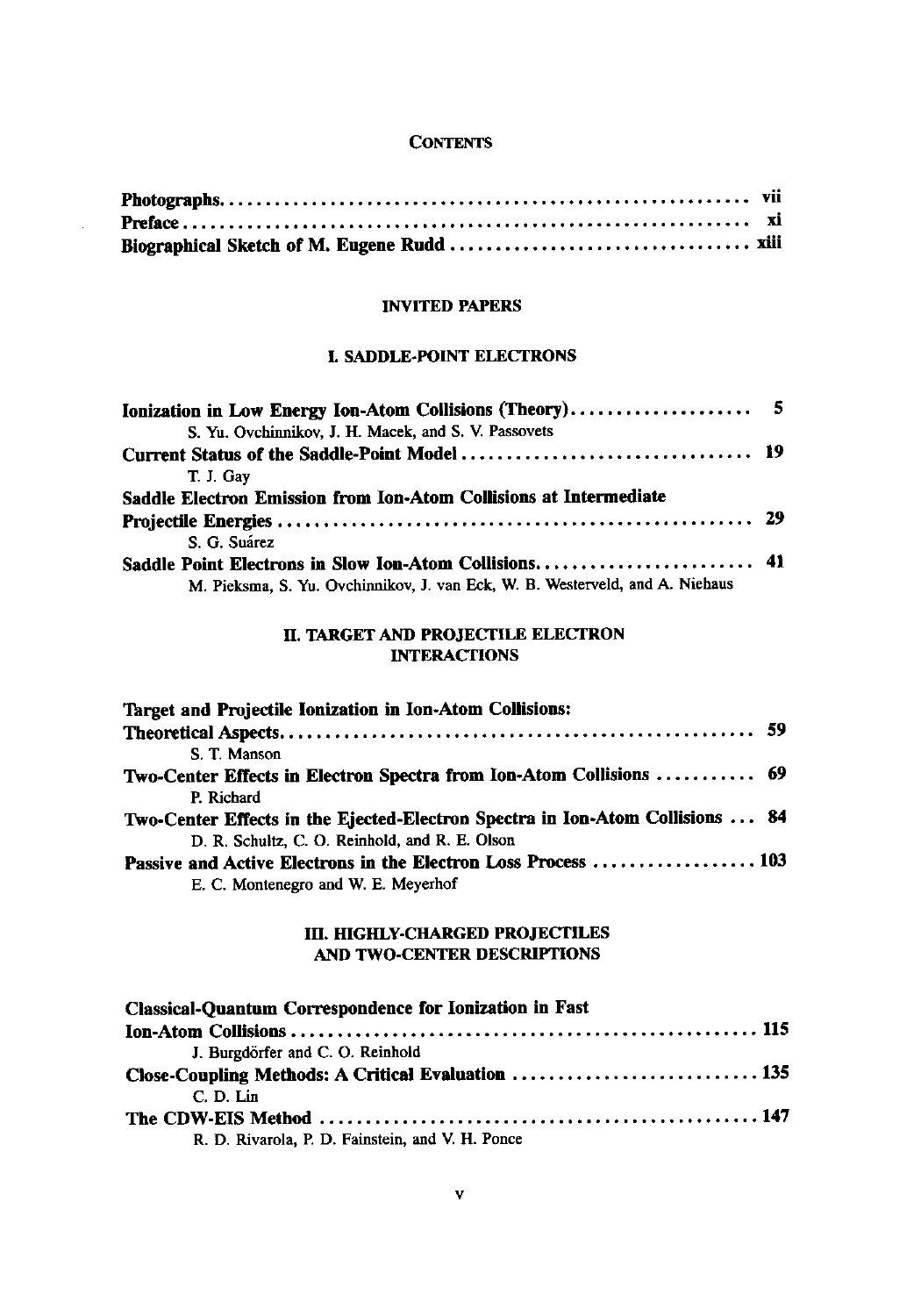| One- and Two-Center Electron Emission in Energetic Ion-Atom                                                                                                            |
|------------------------------------------------------------------------------------------------------------------------------------------------------------------------|
| N. Stolterfoht                                                                                                                                                         |
| IV. M. E. RUDD'S CONTRIBUTIONS TO ATOMIC PHYSICS                                                                                                                       |
| Proton-Atom Collisions: Contributions of M. E. Rudd  181<br>L. H. Toburen                                                                                              |
| J. H. Macek                                                                                                                                                            |
| M. E. Rudd's Contributions to Autoionizing States in Ion-Atom Collisions  205<br>A. K. Edwards                                                                         |
| Modeling Ionization Cross Sections: Two Decades of Dreams Come True  214<br>Y-K. Kim                                                                                   |
| <b>CONTRIBUTED PAPERS</b>                                                                                                                                              |
| C. A. Ramírez and R. D. Rivarola                                                                                                                                       |
| Evidence of Double Scattering Processes in Ion-Atom Ionization 233<br>S. Suárez, W. Cravero, R. Barrachina, W. Meckbach, R. Maier,<br>M. Tobisch, and K. O. Groeneveld |
| Electron Plate-Impact Distortions in Electron Spectroscopy 237<br>V. D. Irby                                                                                           |
| Charge State Distributions in Copper Following Multiple Ionization                                                                                                     |
| M. B. Shah, C. J. Patton, J. Geddes, and H. B. Gilbody                                                                                                                 |
| Radial Dose Distributions in the Delta-Ray Theory of Track Structure  245<br>F. A. Cucinotta, R. Katz, J. W. Wilson, and R. R. Dubey                                   |
| <b>Elastic Scattering Model of the Binary Encounter Electrons</b>                                                                                                      |
|                                                                                                                                                                        |
| C. P. Bhalla and S. R. Grabbe                                                                                                                                          |
| Auger Electron Spectroscopy of Free Argon Clusters 274                                                                                                                 |
| A. Knop, D. N. McIlroy, P. A. Dowben, and E. Rühl                                                                                                                      |
| Charge Transfer and Ionization in Ion Collisions with Circular                                                                                                         |
| D. M. Homan, M. J. Cavagnero, and D. A. Harmin                                                                                                                         |
|                                                                                                                                                                        |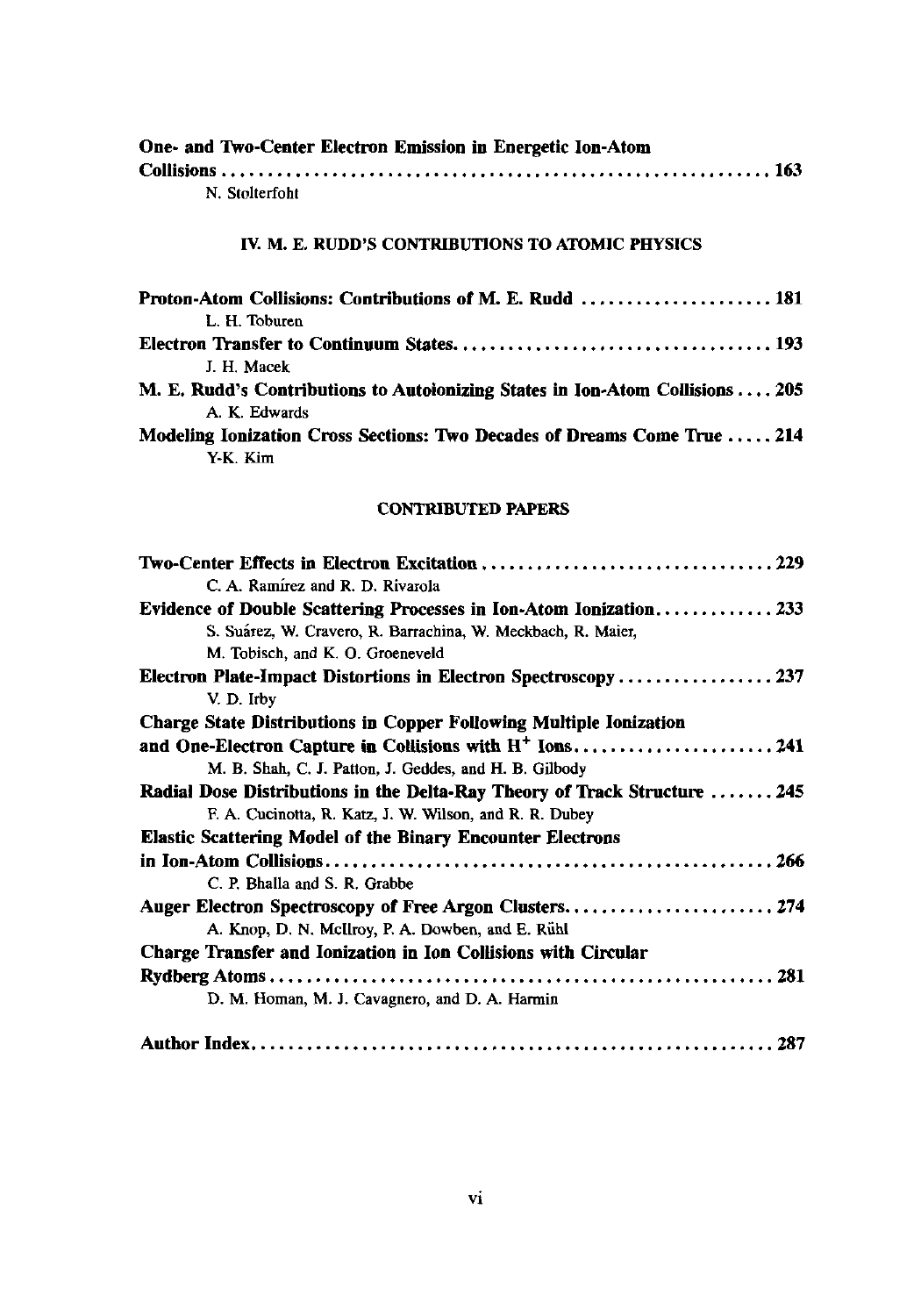

**One of Professor Rudd's early laboratories (circa 1941).**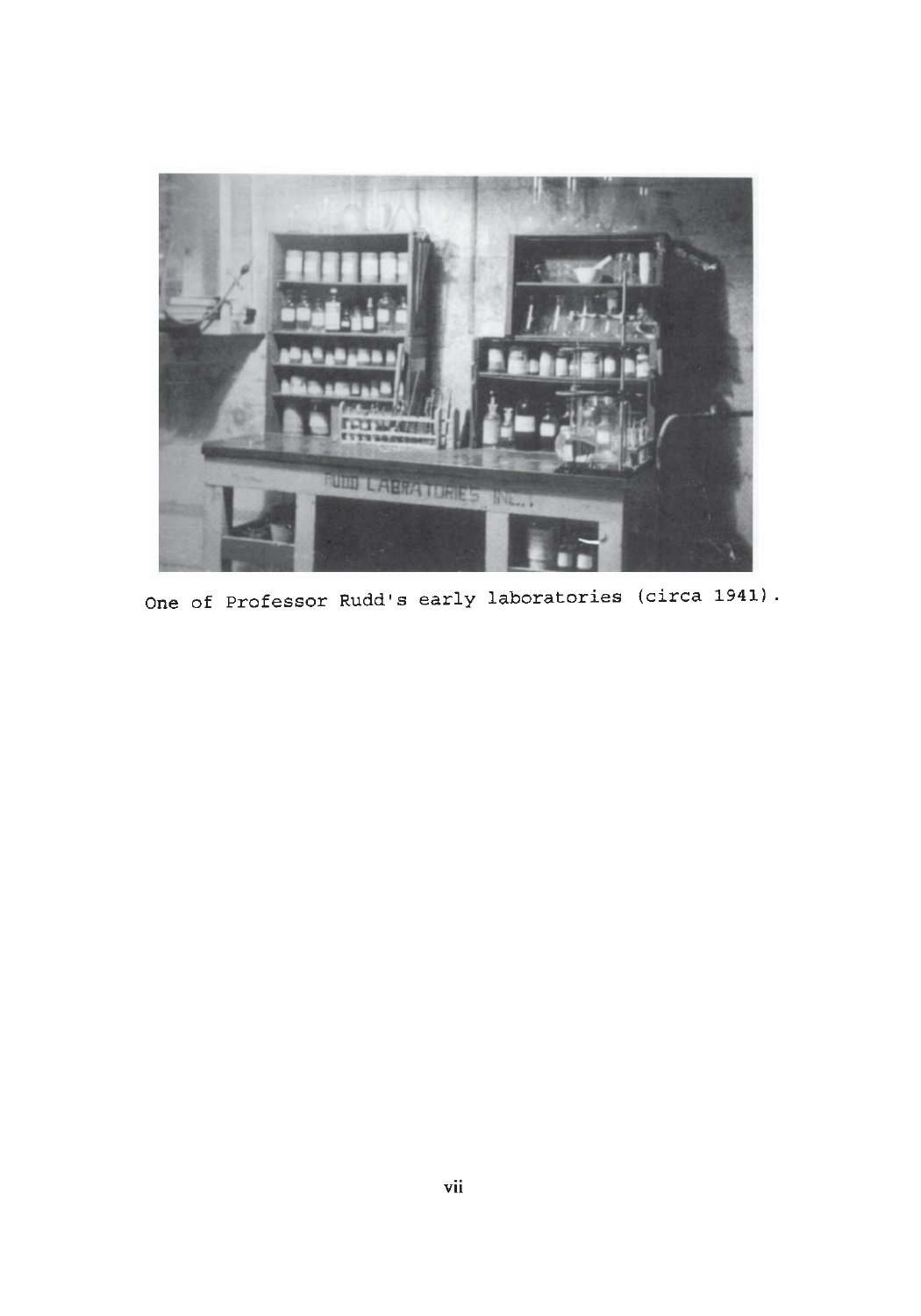#### CONFRERENCE PARTICIPANTS

 $\sim$ 

- 1. Dimitri Krebtukov  $2.$ Gordon Gallup Sam Cipolla  $3.$ Duane Jaecks 4. Lisa Wiese 5. 6. Gordon Berry Phil Altick 7. Mark Gealy 8. Lew Cocke 9. Brian Moudry 10. Ben Birdsey  $11.$ Yang-Soo Chung  $12.$ 12. Tang-soo chun<br>13. Marc Pieksma **14.** Ted Jorgensen **15.** Mitio Inokuti **16.** Cheng Pan **17.** Chander Bhalla **18.** Pat Richard **19.** Eugen Merzbacher **20.** Serge Wchinnikov 21. Horst Schmic<br>22. Yong-Ki Kim<br>23. Ron McKnight **21.** Horst Schmidt-Bocking **23.** Ron McKnight **24.** Henry Valk **25.** George Kerby **26.** Ken Trantham
- $27.$ Don Madison<br>Jiyun Kuang 28. Jiyun Kuang Sergio Suárez Tibor Vajnai 31. Bob DuBois  $32.$ Larry Toburen Victor Irby  $33.$  $34.$ John Risley Nico Stolterfoht Mansukh Shah  $37.$ Dave Schultz Eduardo Montenegro Carl Bailey Roberto Rivarola  $41.$ Steve Manson 42. Chii-Dong Lin  $43.$ Joe Macek Siegbert Hagmann 44. 45. Tony Starace Gene Rudd 46. Alan Edwards 47. 48. Tim Gay 49. Walter Meyerhof 50. Joachim Burgdörfer Orhan Yenen 52. Ilya Fabrikant

#### Participants not in the photograph:

Minqi Bao Dean Homan Marty Johnston Robert Katz Roger Kirby David McIlroy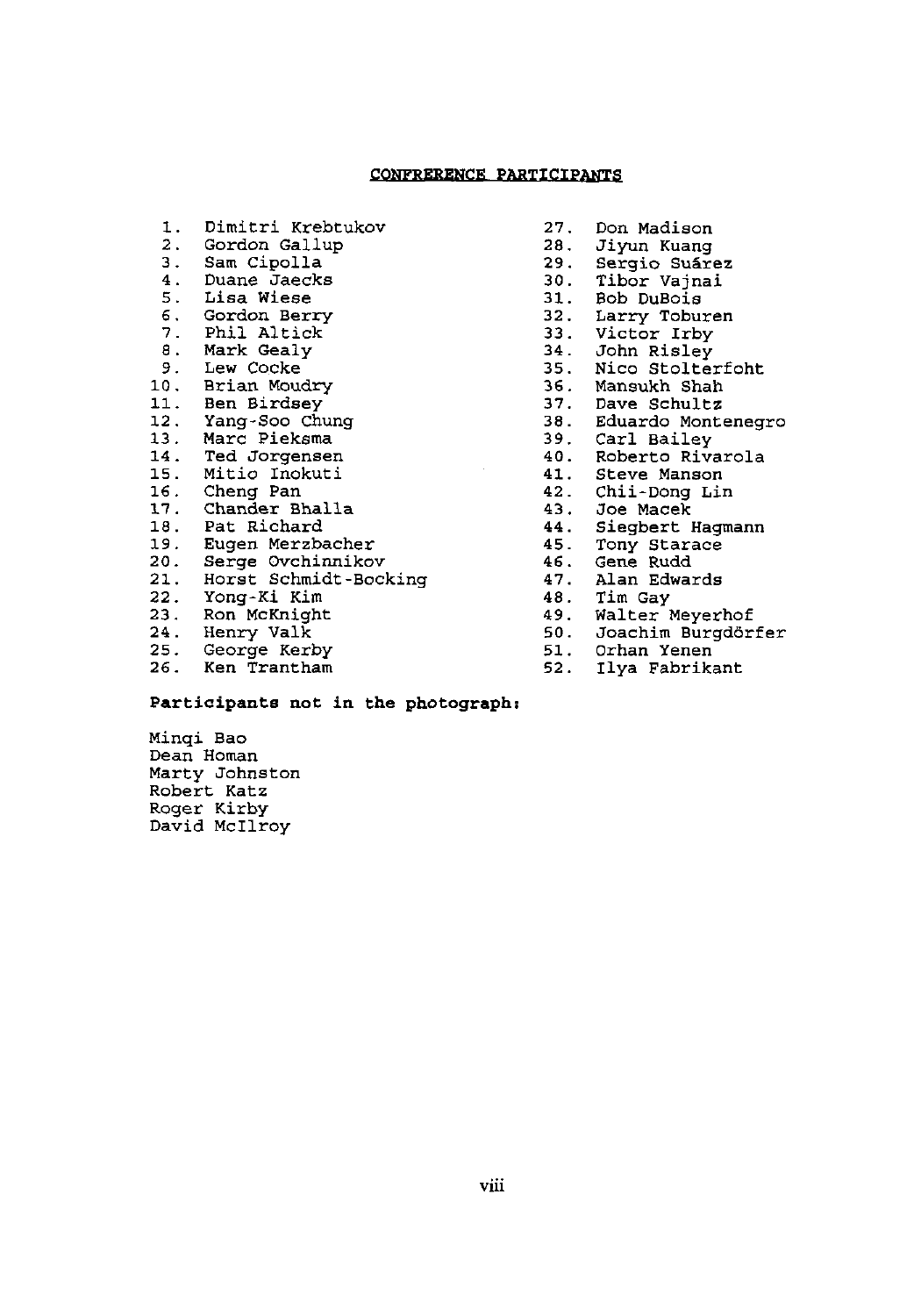

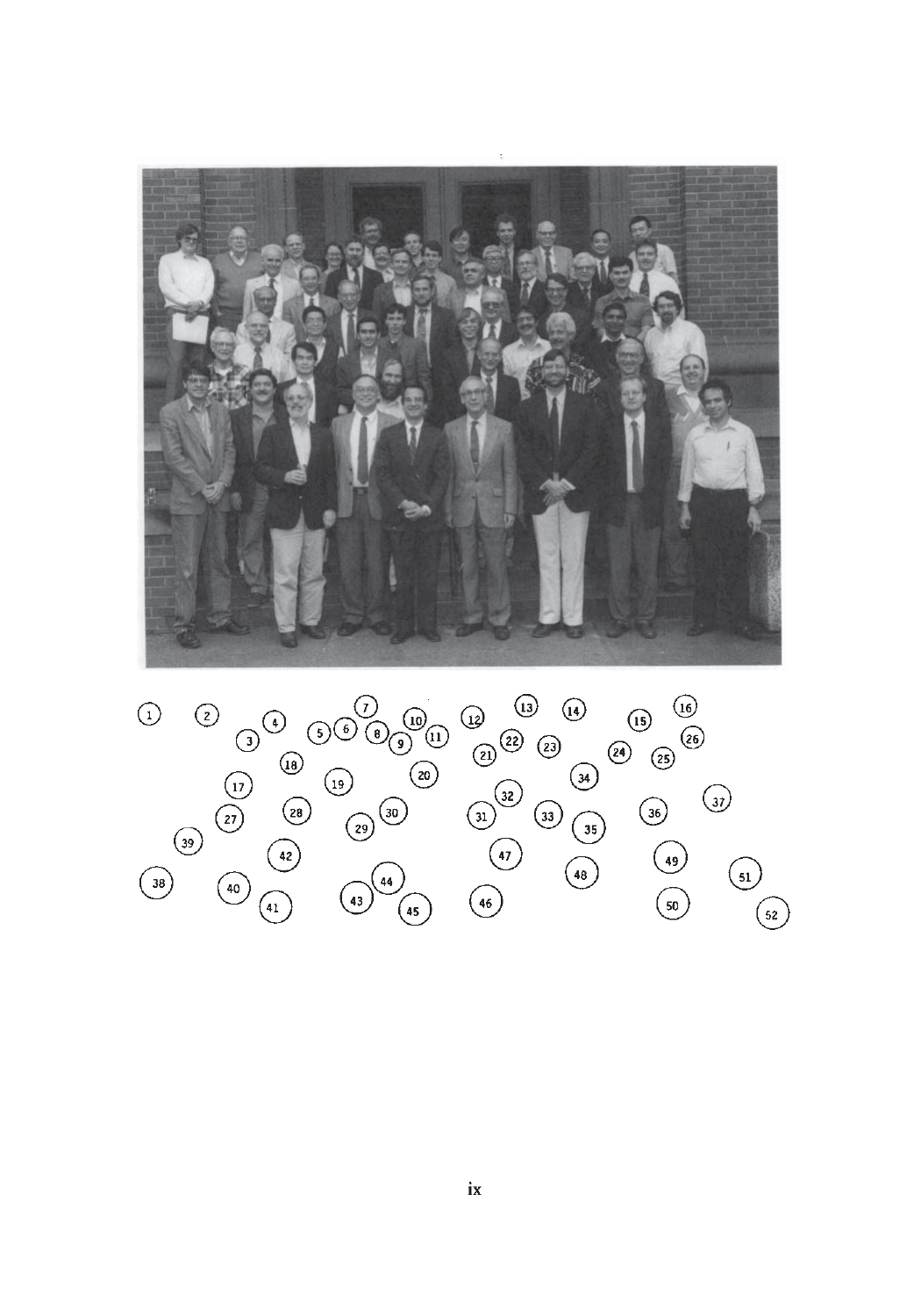

**Visiting Soviet scientists viewing Nebraska apparatus in 1969. Left-to-right: Rudd, Yu.N.Demkov (Moscow),V.V.Afrosimov (Leningrad),S.V.Bobashev(Leningrad)** .